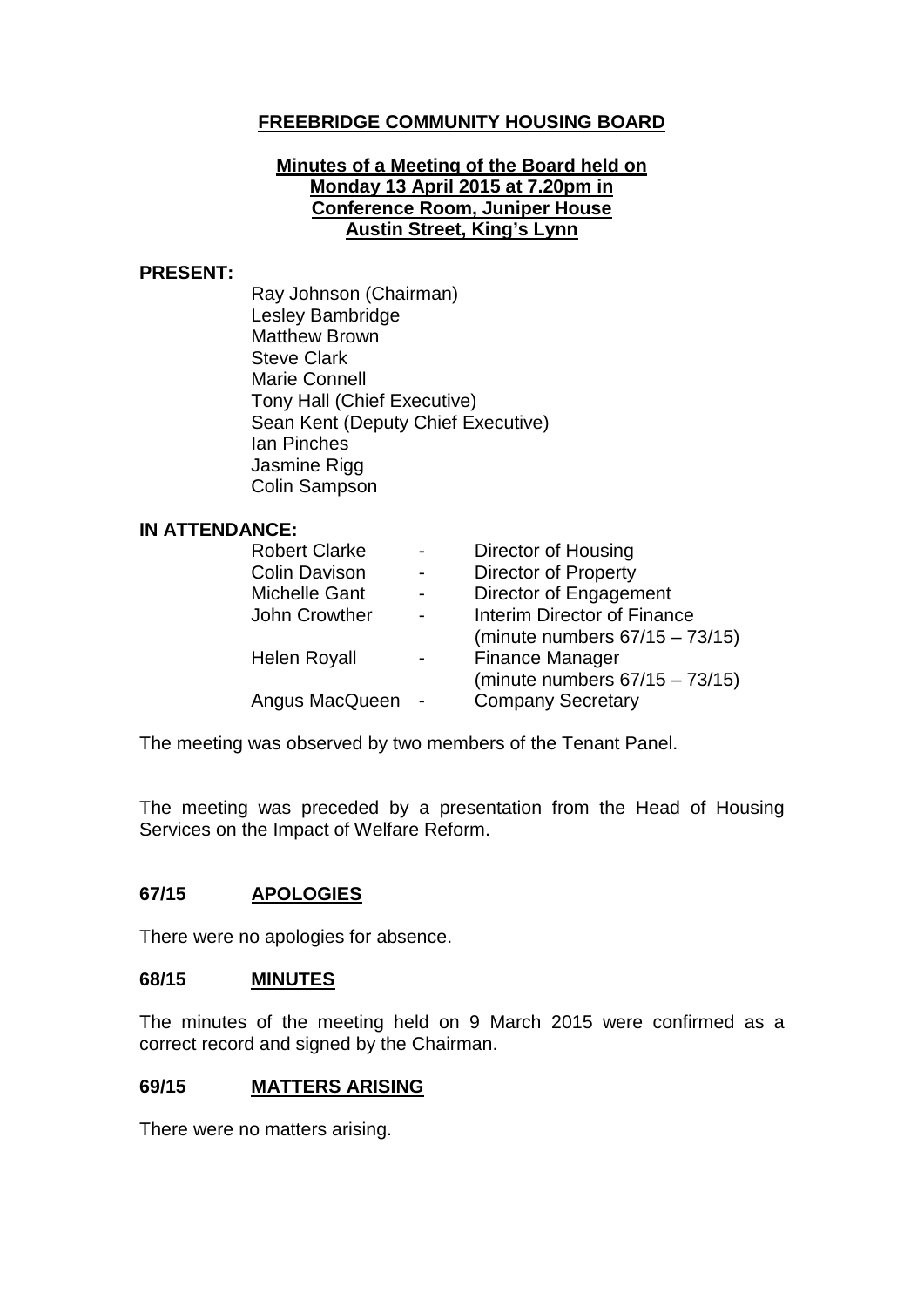# **70/15 DECLARATIONS OF INTEREST**

Ray Johnson declared an interest in the item at minute number 74/15 – Board Recruitment 2015 – He withdrew from the room for the duration of the item.

The Executive Board Members and other staff present declared an interest in the item at minute number 75/15 – Business Plan Bond. The Board was content that they should remain in the room for the discussion, but the Executive Board Members did not vote.

### **71/15 CHAIRMAN'S UPDATE**

The Chairman said that, since the last Board meeting, he had continued to attend his weekly meetings with the Chief Executive, as well as coming into the office to sign and seal documents.

### **72/15 CHIEF EXECUTIVE'S UPDATE**

#### **(a) Introduction**

A written update from the Chief Executive had been previously circulated and was noted by the Board.

The written update covered the following issues:

- Hillington Square project
- Fire Damage at Elizabeth Avenue, Downham Market
- Homes and Communities Agency Viability Review
- Queen Elizabeth Hospital
- Official Opening of the Residential Extension at Thornage Hall
- Board Member Declaration of Interest
- Community Awards

Discussion took place on some aspects of the update, as set out below.

### **(b) Hillington Square Project**

The Board was very pleased to note the positive coverage about the Hillington Square project that had appeared recently in the Lynn News. The Board was also delighted that Phase 1 of the project had been shortlisted for a Royal Town Planning Institute award and that it was to be featured in the Archtiects' Journal.

## **(c) [Confidential]**

### **(d) Homes and Communities Agency Viability Review**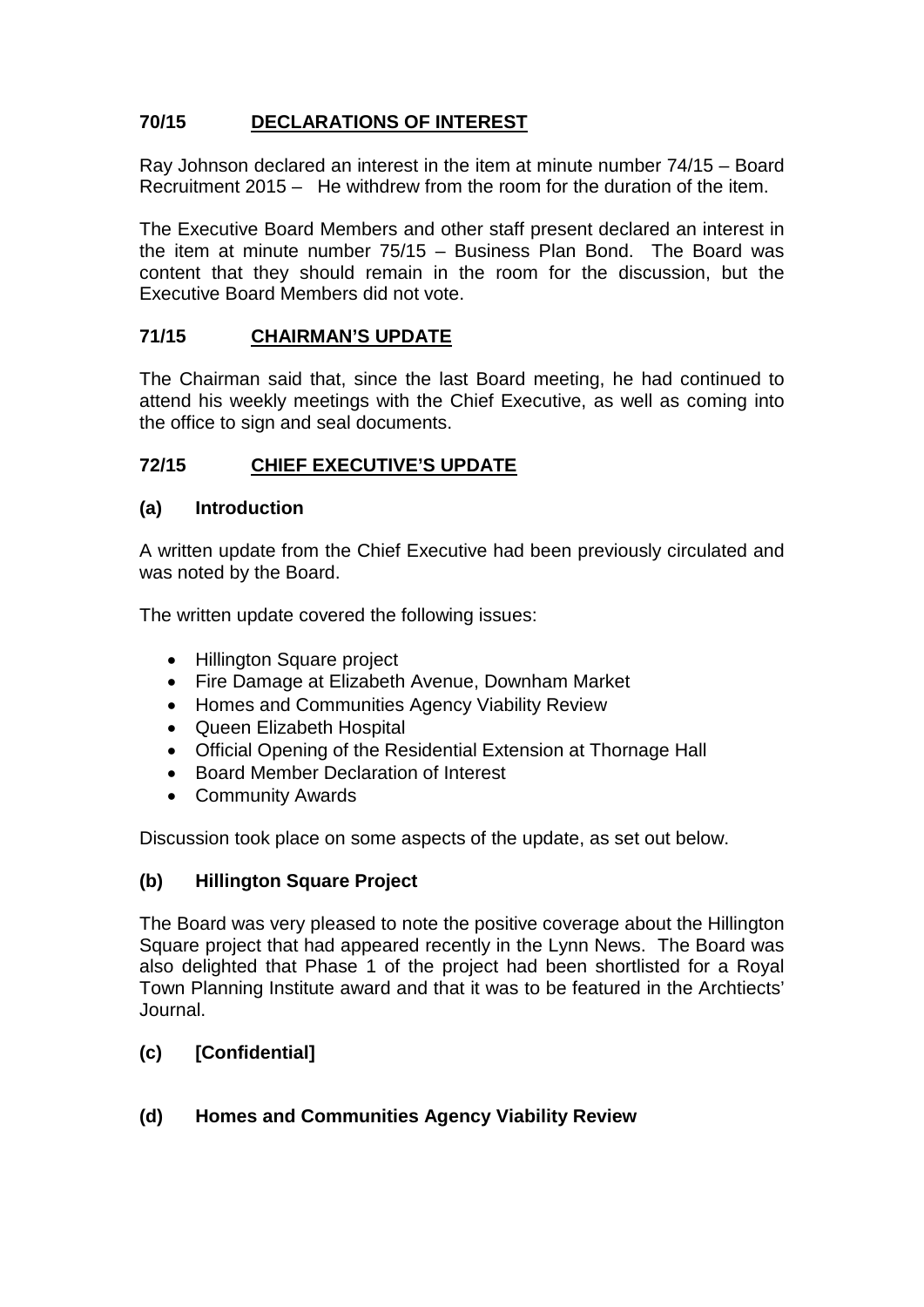The Board was very pleased to note that, following the Homes and Communities Agency's annual viability review, Freebridge had retained its V1 rating.

# **(e) [Confidential]**

## **(f) Week of Wellbeing**

This was an additional item, not included in the written update.

The Company Secretary tabled leaflets about the Freebridge Week of Wellbeing, which would be taking place on 11 – 15 May. Board Members were invited to take part in the events/activities listed.

## **73/15 ANNUAL BUDGET 2015/16**

Confidential item

Steve Clark in the Chair (Ray Johnson having left the room)

# **74/15 BOARD RECRUITMENT 2015**

The Company Secretary presented a report which suggested positions that the Board might wish to take with regard to Tenant and Independent Board Member recruitment in 2015.

The Board acknowledged that it was in an unusual situation in that it was looking to change the Board structure at the Annual General Meeting (AGM) in September 2015, but it was not yet clear whether this would be possible. In the meantime, it had to operate under the current structure. Nevertheless, the Board was of the view that, because of the uncertainty over the Board's structure, it would be inappropriate to recruit to the two Tenant Board Member vacancies at present. Not recruiting would result in an increased risk of inquorate meetings, as there would be just one Tenant Board Member; however it was only for the short term and processes were in place to enable decision-making should inquorate meetings occur. In an emergency situation, a co-option to the Board from the Tenant Panel could be considered. Jasmine Rigg confirmed that she did not feel undue pressure by being the only Tenant Board Member.

## [Confidential]

Whilst accepting that decisions around the Board's structure would not be known until the AGM in September 2015, the Board was of the view that there were a number of governance issues which it should begin looking at sooner. These included succession planning for the Chairman and other Board Members, enhancing the role of the Tenant Panel, and how the Board could best meet the needs of the business going forward. These could be considered initially at a "thinking session".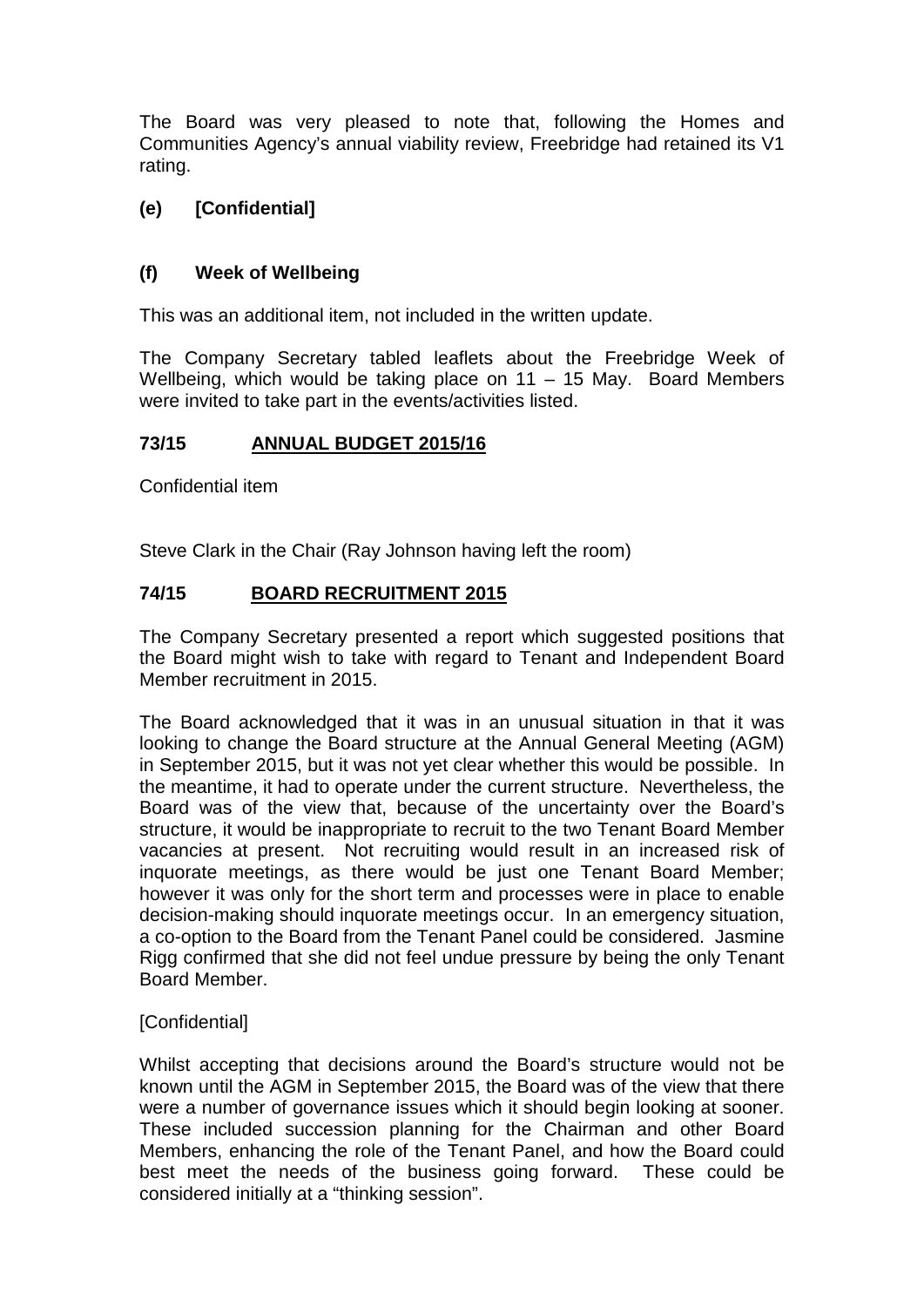### **RESOLVED:**

- 1) That the 2015 AGM be recommended that Ray Johnson be reappointed as a Board Member until the 2017 AGM.
- 2) That it be agreed not to recruit to the two Tenant Board Member vacancies at this time, pending possible changes to the Board structure being agreed at the 2015 AGM.
- 3) That a Board "thinking session" be held in June 2015 to consider governance issues.

Ray Johnson in the Chair

#### **75/15 BUSINESS PLAN BOND**

The Director of Engagement presented a report which set out the final outturn for the 2014/15 Business Plan Bond.

The Board was pleased to note that most of the Business Plan Bond targets had been achieved. It was highlighted, in particular, that 99% of staff had attended a Mary Gober refresher session.

The Board acknowledged that within the Business Plan Bond there was a £20 discretionary payment to be applied by the Board. The Board asked that the directors collate further evidence to support the decision as to whether to pay this element or not. In order to adhere to the timetable for making the payment in May 2015, authority would be delegated to the Chairman, in consultation with the Chief Executive, to agree it.

The Chief Executive commented that, in future years, the Business Plan Bond outturn would be presented at the same time as the full Business Plan outturn, and the timetable for payment of the Business Plan Bond adjusted accordingly.

### **RESOLVED:**

- 1) That the 2014/15 Business Plan Bond payments be approved as presented.
- 2) That the directors collate further evidence to support the decision as to whether to pay the element of the Business Plan Bond to be made at the Board's discretion, and that delegated authority be given to the Chairman to approve the payment in consultation with the Chief Executive.

### **76/15 REVIEW OF THE CUSTOMER CARE POLICY**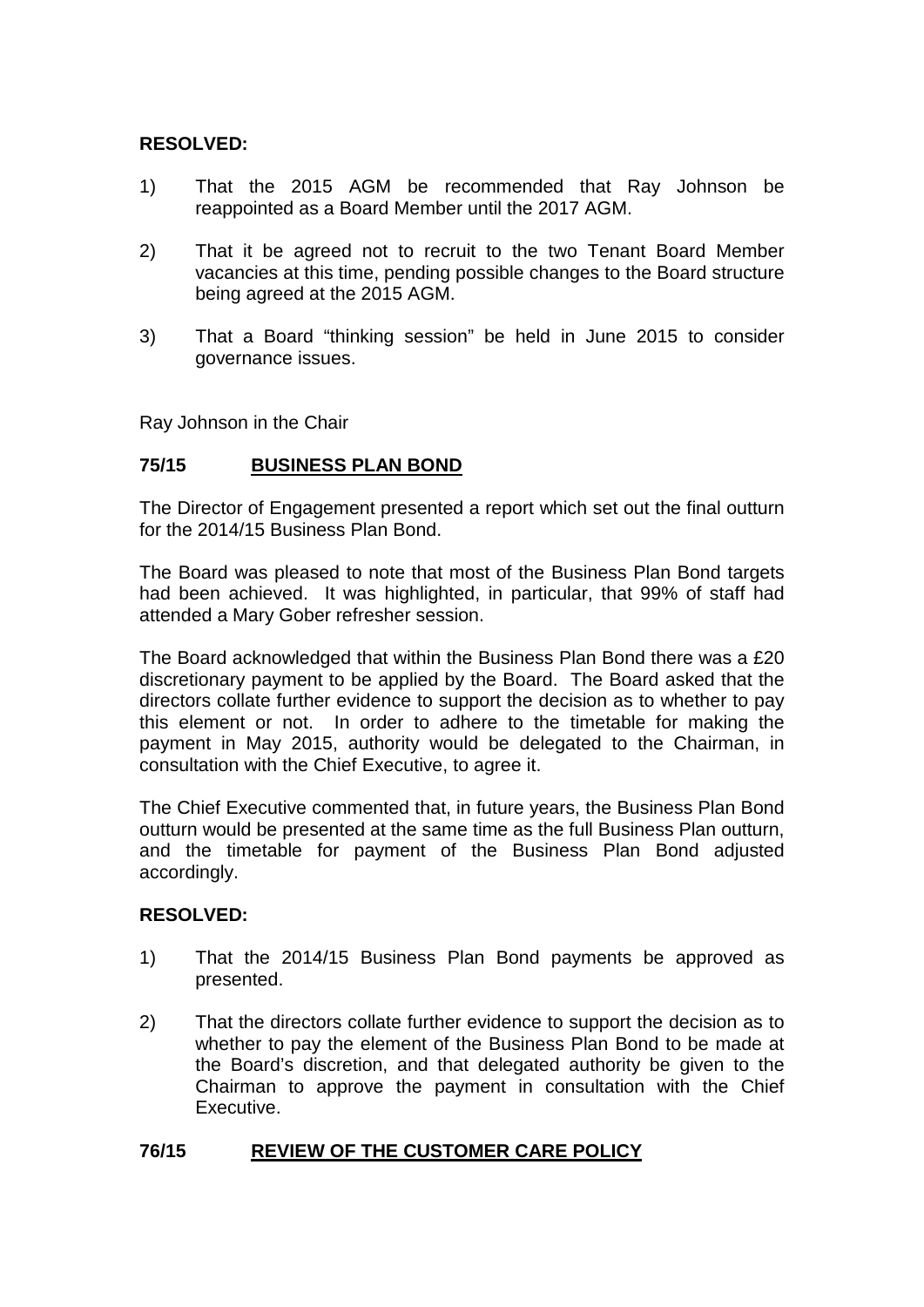The Director of Engagement presented a report which reviewed the Customer Care Policy.

In answer to questions, it was explained that Freebridge contractors were required to undergo training in the Mary Gober Customer Excellence Model or equivalent. Freebridge paid for the training, but the cost was minimal.

In response to a question, the Director of Engagement said that she would be carrying out greater analysis of complaints, and the Board would be kept informed of actions being taken to address complaints. Staff would be reminded of the process for dealing with complaints, at the forthcoming employee conference. Once a complaint had been finalised, the complainant would be contacted for feedback on how the complaint had been dealt with.

**RESOLVED:** That the revised Customer Care Policy be approved, as presented.

#### **77/15 REVIEW OF THE COMPLAINTS AND COMPLIMENTS POLICY**

The Director of Engagement presented a report which reviewed the Complaints and Compliments Policy.

**RESOLVED:** That the revised Complaints and Compliments Policy be approved, as presented.

## **78/15 REVIEW OF THE FIRE SAFETY POLICY**

The Director of Property presented a report which reviewed the Fire Safety Policy.

### **RESOLVED:**

- 1) That the revised Fire Safety Policy be approved, as presented.
- 2) That the Fire Safety Policy be reviewed every two years going forward.

### **79/15 REQUEST TO WRITE OFF DEBTS OVER £2,000**

The Director of Housing presented a report which sought approval to write off debts that were each in excess of £2,000.

### [Confidential]

It was stated that it was important to pursue bad debts as far as possible, otherwise Freebridge would gain a reputation for allowing non-payment. Written-off debt could still be pursued if further leads became available at a later date.

The Board acknowledged that the context for write-offs could be interpreted from the performance and budgetary information that it received, but asked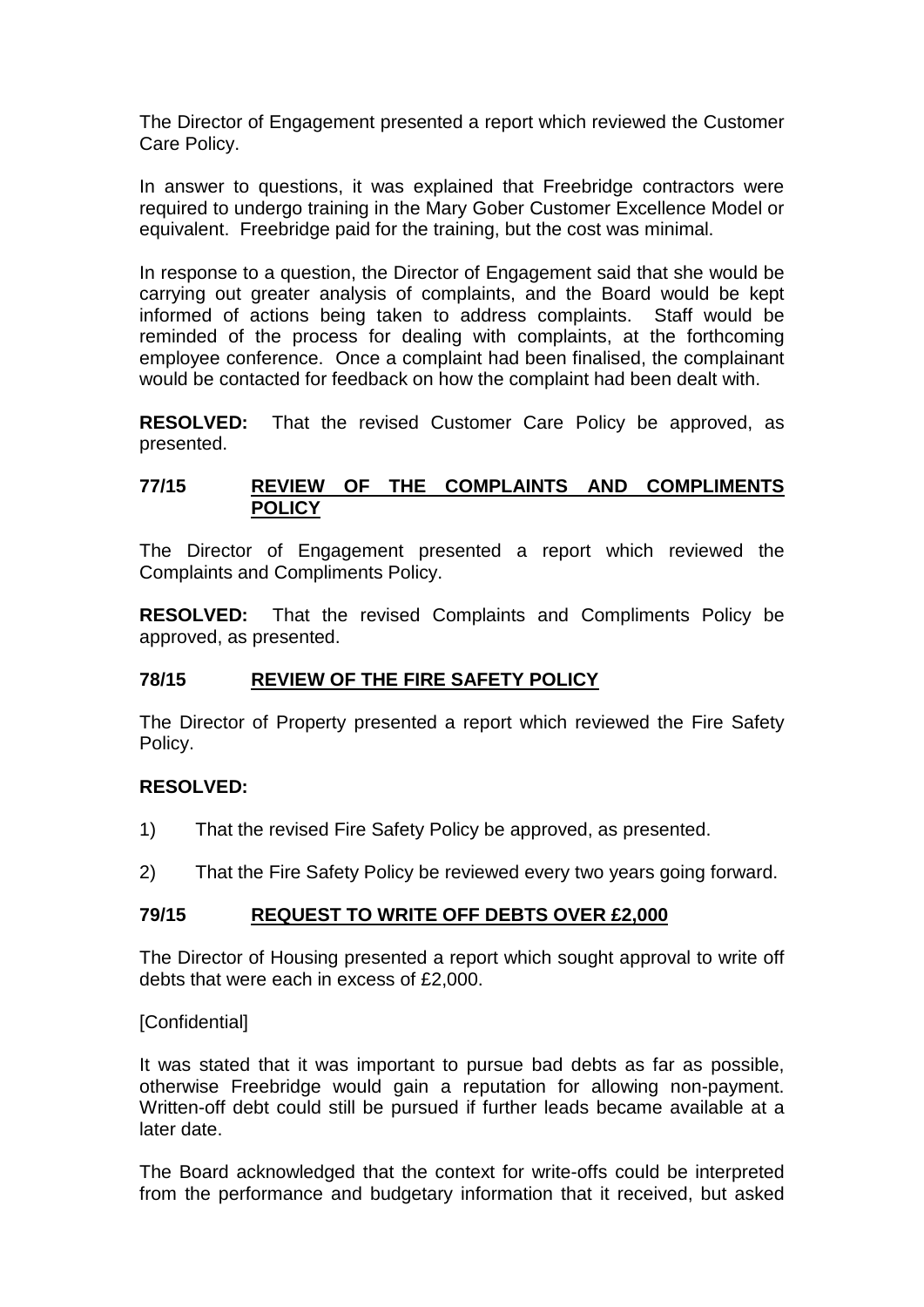that, for clarity and ease of reference, this information be set out within future write-off reports.

In response to a question, the Director of Housing said that Freebridge worked with other agencies as far as possible to pursue bad debts, but had to be careful not to break data protection rules.

**RESOLVED:** That the write-off of the debts listed in the report be approved.

### **80/15 REQUEST TO WRITE OFF RECHARGEABLE DEBT OVER £2,000**

The Director of Housing presented a report which sought approval to write off a rechargeable debt that was in excess of £2,000.

In answer to a question, the Director of Housing said that large rechargeable debts normally built up over a long period of time, despite significant tenancy management efforts.

The Board requested that future reports requesting rechargeable debt writeoffs include an explanation as to how the level of debt had occurred and also stated how many similar-sized rechargeable debts there were which were not yet being presented for write-off.

**RESOLVED:** That the write-off of the debt listed in the report be approved.

### **81/15 APPOINTMENT OF SHAREHOLDERS**

The Board considered a report which listed applications for tenant shareholding.

**RESOLVED:** That the applications for tenant shareholding set out in Appendix 1 to the report be approved.

### **82/15 TENANT PANEL QUARTERLY UPDATE**

The Director of Engagement presented a report which provided the quarterly update from the Tenant Panel. She said that work would shortly be undertaken with the Panel with a view to further enhancing their role; this would run alongside the proposed changes to the structure of the Board.

The Board was delighted with the Tenant Panel's volume of work and engagement with the organisation. Steve Clark, Board Vice-Chairman, undertook to pass on the Board's thanks to the Panel at his next regular meeting with them.

The Board noted the report.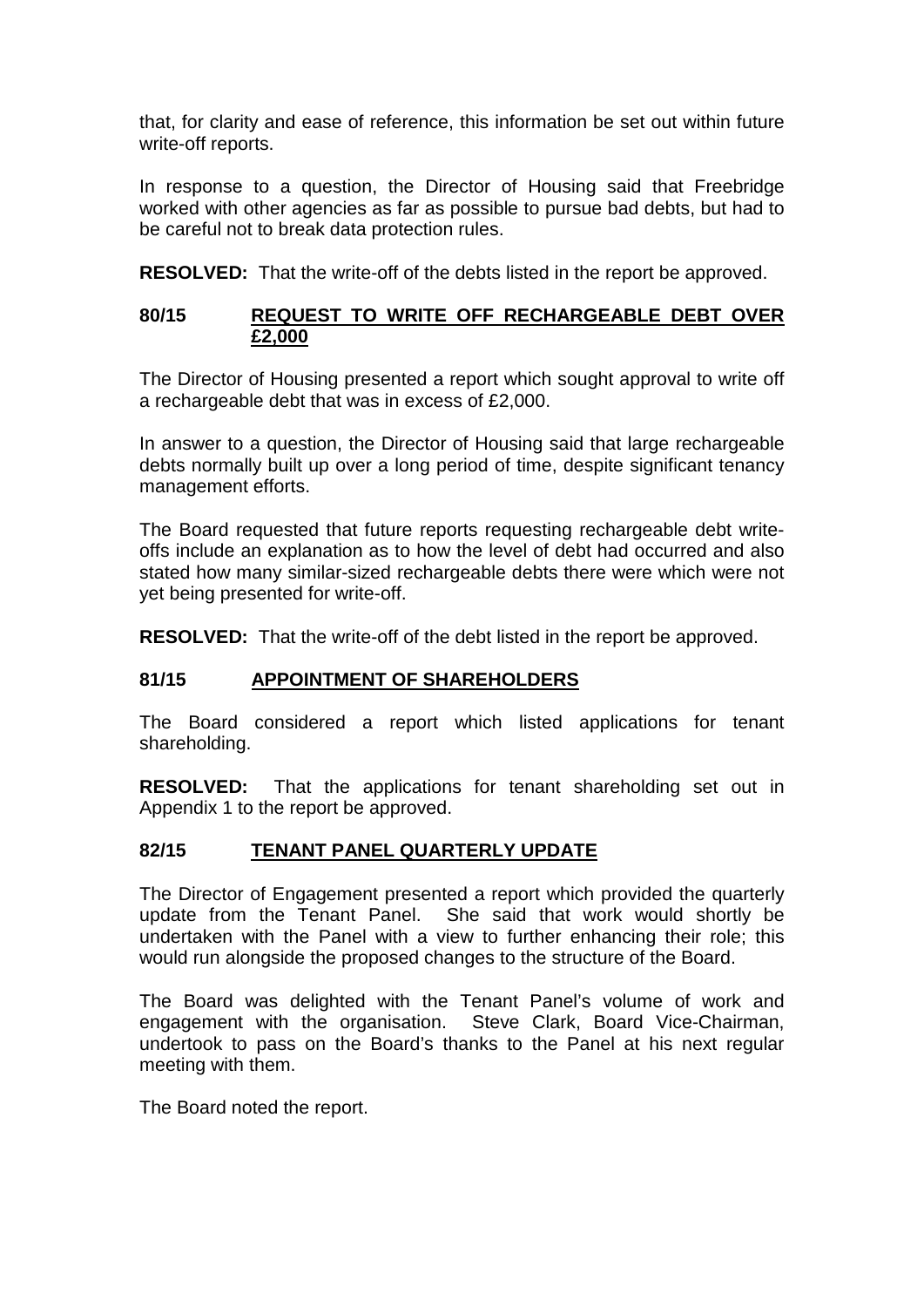### **83/15 REVIEW OF HILLINGTON SQUARE VALUATION PROCESS FOR PHASE 1 CONTRACT**

Confidential item

### **84/15 REVIEW OF SOCIAL ASPECTS OF HILLINGTON SQUARE**

The Director of Housing presented a report which highlighted the early findings regarding the impact on the community of the completion of Phase 1 of the redevelopment of Hillington Square.

The Board was pleased to note the early indications that the project was providing significant benefits to the community at Hillington Square. The feedback from the tenants returning to live at Millfleet Court was particularly encouraging.

In answer to a question, the Director of Housing said that it would be necessary to wait for a further 12 months before doing another survey, in order to achieve a full picture. However, the situation would continue to be monitored, and he would make an interim report to the Board in six months' time on the comments that were being received.

The Board asked that its thanks be passed on to all staff involved in improving the community aspects at Hillington Square.

The Board noted the report.

## **85/15 REVIEW OF ENERGY ADVISOR WORK**

The Director of Property presented a report which provided an update on the first 12 months of the work of the Energy Advisor, and on the impact that this was having on Freebridge's customers.

The Board thanked the Director of Property for a very interesting report, and asked that its thanks be passed on to the Energy Advisor for her hard work and the impact she had made during her first year in post.

It was suggested that the Board would find it useful to learn about the effect of the Energy Advisor's work on building fabric, for instance in reducing condensation.

In answer to questions, the Director of Property made the following points:

- Freebridge was continuing the work on improving the thermal efficiency of its stock, and the possibility of replacing storage heaters with more user friendly systems was being investigated.
- The Energy Advisor had spoken to the Tenant Panel about her work, and the Director of Property would also ensure that the information in this report was provided to the Panel.